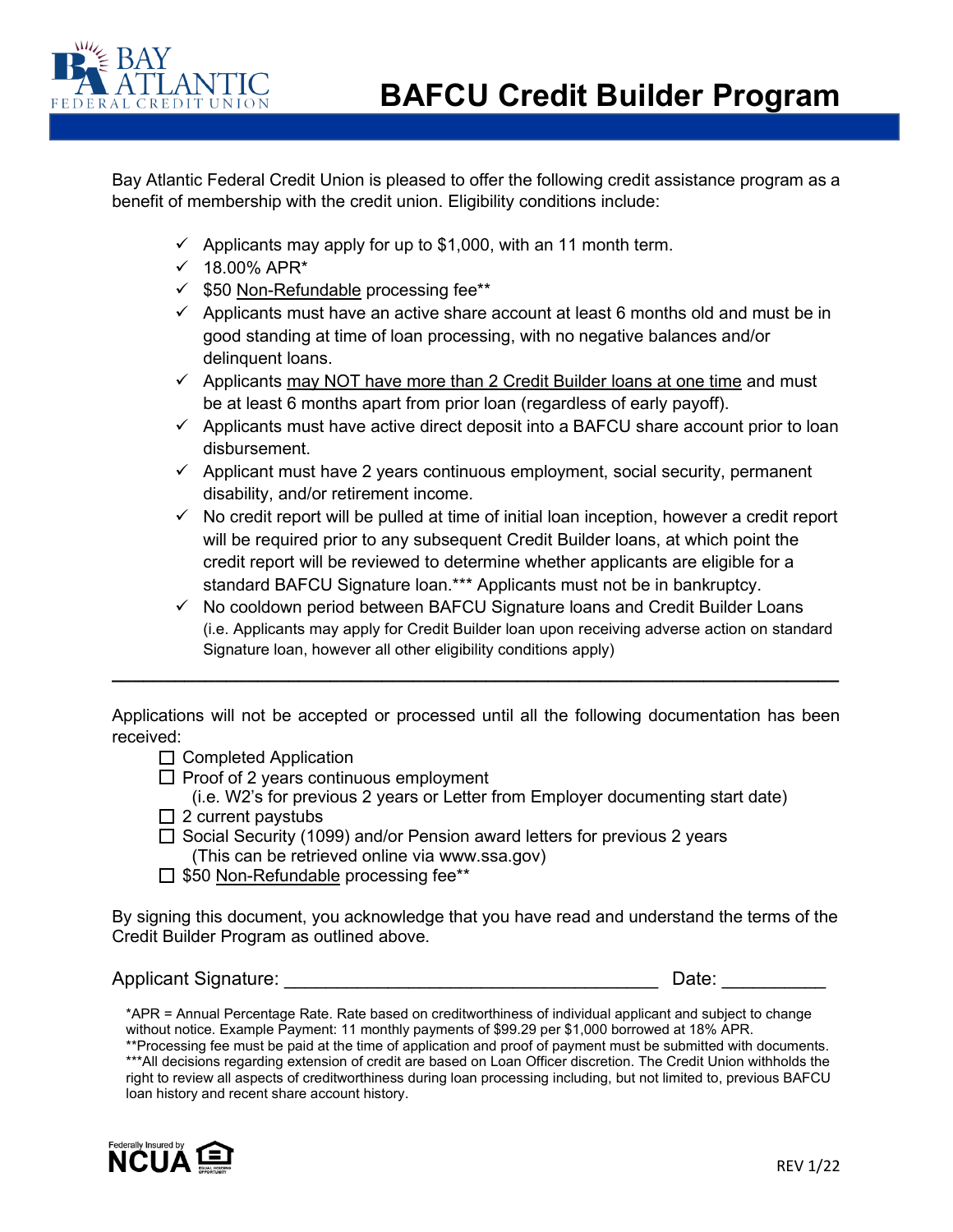

101 W Elmer Rd. Vineland, NJ 08360-2843<br>(856) 696-2525

## **APPLICATION**

| application or by calling us toll-free or collect at                                                                               | There are costs associated with the use of a credit card. Information about costs, rates, and fees may be contained in disclosures provided with this                                                                                                                                                                                                                                                                                                                                                                                                                                                                                                                   | or writing to us at the address stated on this application.                                                                 |                                                                                                             |                                                                                                                                    |                                                 |                          |                                                                                                          |  |
|------------------------------------------------------------------------------------------------------------------------------------|-------------------------------------------------------------------------------------------------------------------------------------------------------------------------------------------------------------------------------------------------------------------------------------------------------------------------------------------------------------------------------------------------------------------------------------------------------------------------------------------------------------------------------------------------------------------------------------------------------------------------------------------------------------------------|-----------------------------------------------------------------------------------------------------------------------------|-------------------------------------------------------------------------------------------------------------|------------------------------------------------------------------------------------------------------------------------------------|-------------------------------------------------|--------------------------|----------------------------------------------------------------------------------------------------------|--|
|                                                                                                                                    |                                                                                                                                                                                                                                                                                                                                                                                                                                                                                                                                                                                                                                                                         | Check below to indicate the type of credit for which you are applying. Married Applicants may apply for a separate account. |                                                                                                             |                                                                                                                                    |                                                 |                          |                                                                                                          |  |
| 1.<br>your spouse will use the account, or<br>2.<br>3.<br>Co-Applicant box.                                                        | Individual Credit: You must complete the Applicant section about yourself and the Other section about your spouse if<br>you live in or the property pledged as collateral is located in a community property state (AK, AZ, CA, ID, LA, NM, NV, TX, WA, WI)<br>you are relying on your spouse's income as a basis for repayment. If you are relying on income from alimony, child support, or separate<br>maintenance, complete the Other section to the extent possible about the person on whose payments you are relying.<br>Joint Credit: Each Applicant must individually complete appropriate section below. If Co-Applicant is spouse of the Applicant, mark the |                                                                                                                             |                                                                                                             |                                                                                                                                    |                                                 |                          |                                                                                                          |  |
| Account/Loan:   Individual   Joint                                                                                                 | If this is an application for joint credit, Applicant and Co-Applicant each agree and acknowledge the intent to apply for joint credit (sign below):                                                                                                                                                                                                                                                                                                                                                                                                                                                                                                                    | Credit Card Account: <i>□</i> Individual □ Joint                                                                            |                                                                                                             |                                                                                                                                    |                                                 |                          |                                                                                                          |  |
| Applicant Signature                                                                                                                |                                                                                                                                                                                                                                                                                                                                                                                                                                                                                                                                                                                                                                                                         |                                                                                                                             | Date                                                                                                        | Co-Applicant Signature                                                                                                             |                                                 |                          | Date                                                                                                     |  |
| X                                                                                                                                  |                                                                                                                                                                                                                                                                                                                                                                                                                                                                                                                                                                                                                                                                         |                                                                                                                             | (Seal)                                                                                                      | IХ                                                                                                                                 |                                                 |                          | (Seal)                                                                                                   |  |
| Amount Requested \$<br>Purpose/Collateral:                                                                                         |                                                                                                                                                                                                                                                                                                                                                                                                                                                                                                                                                                                                                                                                         |                                                                                                                             |                                                                                                             | Credit Limit Requested \$<br>If Authorized User, Name:                                                                             |                                                 |                          |                                                                                                          |  |
| <b>APPLICANT</b>                                                                                                                   |                                                                                                                                                                                                                                                                                                                                                                                                                                                                                                                                                                                                                                                                         |                                                                                                                             |                                                                                                             | OTHER CO-APPLICANT CSPOUSE COUARANTOR                                                                                              |                                                 |                          | <b>MOTHER</b>                                                                                            |  |
| NAME (Last - First - Initial)                                                                                                      |                                                                                                                                                                                                                                                                                                                                                                                                                                                                                                                                                                                                                                                                         |                                                                                                                             |                                                                                                             | NAME (Last - First - Initial)                                                                                                      |                                                 |                          |                                                                                                          |  |
| <b>ACCOUNT NUMBER</b>                                                                                                              |                                                                                                                                                                                                                                                                                                                                                                                                                                                                                                                                                                                                                                                                         |                                                                                                                             | SOCIAL SECURITY NUMBER/INDIVIDUAL TAX ID NUMBER                                                             | <b>ACCOUNT NUMBER</b>                                                                                                              | SOCIAL SECURITY NUMBER/INDIVIDUAL TAX ID NUMBER |                          |                                                                                                          |  |
| <b>BIRTH DATE</b>                                                                                                                  | <b>EMAIL ADDRESS</b>                                                                                                                                                                                                                                                                                                                                                                                                                                                                                                                                                                                                                                                    |                                                                                                                             |                                                                                                             | <b>BIRTH DATE</b>                                                                                                                  |                                                 | <b>EMAIL ADDRESS</b>     |                                                                                                          |  |
| HOME PHONE                                                                                                                         | CELL PHONE                                                                                                                                                                                                                                                                                                                                                                                                                                                                                                                                                                                                                                                              |                                                                                                                             | <b>BUSINESS PHONE/EXT.</b>                                                                                  | HOME PHONE<br><b>CELL PHONE</b>                                                                                                    |                                                 |                          | BUSINESS PHONE/EXT.                                                                                      |  |
| DRIVER'S LICENSE NUMBER/STATE<br><b>AGES OF DEPENDENTS</b>                                                                         |                                                                                                                                                                                                                                                                                                                                                                                                                                                                                                                                                                                                                                                                         |                                                                                                                             | DRIVER'S LICENSE NUMBER/STATE<br>AGES OF DEPENDENTS                                                         |                                                                                                                                    |                                                 |                          |                                                                                                          |  |
| PRESENT ADDRESS (Street - City - State - Zip)<br>OWN<br>RENT<br>LENGTH AT RESIDENCE                                                |                                                                                                                                                                                                                                                                                                                                                                                                                                                                                                                                                                                                                                                                         |                                                                                                                             | PRESENT ADDRESS (Street - City - State - Zip)<br>OWN<br>RENT<br>LENGTH AT RESIDENCE                         |                                                                                                                                    |                                                 |                          |                                                                                                          |  |
| PREVIOUS ADDRESS (Street - City - State - Zip)<br>OWN<br><b>RENT</b><br>LENGTH AT RESIDENCE                                        |                                                                                                                                                                                                                                                                                                                                                                                                                                                                                                                                                                                                                                                                         |                                                                                                                             | PREVIOUS ADDRESS (Street - City -- State -- Zip)<br><b>OWN</b><br>$\Box$ RENT<br><b>LENGTH AT RESIDENCE</b> |                                                                                                                                    |                                                 |                          |                                                                                                          |  |
| MORTGAGE/RENT OWED TO                                                                                                              |                                                                                                                                                                                                                                                                                                                                                                                                                                                                                                                                                                                                                                                                         |                                                                                                                             |                                                                                                             | MORTGAGE/RENT OWED TO                                                                                                              |                                                 |                          |                                                                                                          |  |
| MORTGAGE BALANCE<br>S                                                                                                              | MONTHLY PAYMENT<br>S                                                                                                                                                                                                                                                                                                                                                                                                                                                                                                                                                                                                                                                    |                                                                                                                             | <b>INTEREST RATE</b><br>℅                                                                                   | MORTGAGE BALANCE                                                                                                                   | MONTHLY PAYMENT<br><b>INTEREST RATE</b><br>℅    |                          |                                                                                                          |  |
| COMPLETE FOR JOINT CREDIT, SECURED CREDIT OR IF YOU LIVE IN A COMMUNITY<br><b>PROPERTY STATE:</b>                                  |                                                                                                                                                                                                                                                                                                                                                                                                                                                                                                                                                                                                                                                                         |                                                                                                                             |                                                                                                             | S<br>COMPLETE FOR JOINT CREDIT, SECURED CREDIT OR IF YOU LIVE IN A COMMUNITY<br><b>PROPERTY STATE:</b>                             |                                                 |                          |                                                                                                          |  |
| MARRIED<br>SEPARATED                                                                                                               |                                                                                                                                                                                                                                                                                                                                                                                                                                                                                                                                                                                                                                                                         |                                                                                                                             | UNMARRIED (Single - Divorced - Widowed)                                                                     | $\Box$ MARRIED<br>SEPARATED                                                                                                        |                                                 |                          | UNMARRIED (Single - Divorced - Widowed)                                                                  |  |
| <b>EMPLOYMENT/INCOME</b>                                                                                                           |                                                                                                                                                                                                                                                                                                                                                                                                                                                                                                                                                                                                                                                                         |                                                                                                                             |                                                                                                             | <b>EMPLOYMENT/INCOME</b>                                                                                                           |                                                 |                          |                                                                                                          |  |
| EMPLOYMENT STATUS TIFULL TIME<br>PART TIME HOURS PER WEEK<br>START DATE:                                                           |                                                                                                                                                                                                                                                                                                                                                                                                                                                                                                                                                                                                                                                                         |                                                                                                                             | EMPLOYMENT STATUS THULL TIME                                                                                |                                                                                                                                    |                                                 | PART TIME HOURS PER WEEK |                                                                                                          |  |
| NAME AND ADDRESS OF EMPLOYER                                                                                                       |                                                                                                                                                                                                                                                                                                                                                                                                                                                                                                                                                                                                                                                                         |                                                                                                                             | START DATE:<br>NAME AND ADDRESS OF EMPLOYER                                                                 |                                                                                                                                    |                                                 |                          |                                                                                                          |  |
| NOTICE: ALIMONY, CHILD SUPPORT, OR SEPARATE MAINTENANCE INCOME NEED NOT<br>BE REVEALED IF YOU DO NOT CHOOSE TO HAVE IT CONSIDERED. |                                                                                                                                                                                                                                                                                                                                                                                                                                                                                                                                                                                                                                                                         |                                                                                                                             |                                                                                                             | NOTICE: ALIMONY, CHILD SUPPORT, OR SEPARATE MAINTENANCE INCOME NEED NOT<br>BE REVEALED IF YOU DO NOT CHOOSE TO HAVE IT CONSIDERED. |                                                 |                          |                                                                                                          |  |
| <b>EMPLOYMENT INCOME PER</b><br><b>OTHER INCOME</b><br>PER<br>S<br>S                                                               |                                                                                                                                                                                                                                                                                                                                                                                                                                                                                                                                                                                                                                                                         |                                                                                                                             | EMPLOYMENT INCOME PER<br><b>OTHER INCOME</b><br>PER<br>S.<br>S                                              |                                                                                                                                    |                                                 |                          |                                                                                                          |  |
| <b>TITLE/GRADE</b><br><b>SOURCE</b>                                                                                                |                                                                                                                                                                                                                                                                                                                                                                                                                                                                                                                                                                                                                                                                         |                                                                                                                             | <b>TITLE/GRADE</b><br>SOURCE                                                                                |                                                                                                                                    |                                                 |                          |                                                                                                          |  |
| PREVIOUS EMPLOYER NAME AND ADDRESS IF EMPLOYED LESS THAN TWO YEARS                                                                 |                                                                                                                                                                                                                                                                                                                                                                                                                                                                                                                                                                                                                                                                         |                                                                                                                             | PREVIOUS EMPLOYER NAME AND ADDRESS IF EMPLOYED LESS THAN TWO YEARS                                          |                                                                                                                                    |                                                 |                          |                                                                                                          |  |
| <b>STARTING DATE</b>                                                                                                               |                                                                                                                                                                                                                                                                                                                                                                                                                                                                                                                                                                                                                                                                         | <b>ENDING DATE</b>                                                                                                          |                                                                                                             | <b>STARTING DATE</b>                                                                                                               |                                                 | <b>ENDING DATE</b>       |                                                                                                          |  |
| <b>WHERE</b>                                                                                                                       |                                                                                                                                                                                                                                                                                                                                                                                                                                                                                                                                                                                                                                                                         |                                                                                                                             | MILITARY: IS DUTY STATION TRANSFER EXPECTED DURING NEXT YEAR? [7] YES NO<br><b>ENDING/SEPARATION DATE</b>   | <b>WHERE</b>                                                                                                                       |                                                 |                          | MILITARY: IS DUTY STATION TRANSFER EXPECTED DURING NEXT YEAR? TYES TINO<br><b>ENDING/SEPARATION DATE</b> |  |

 $\cdot$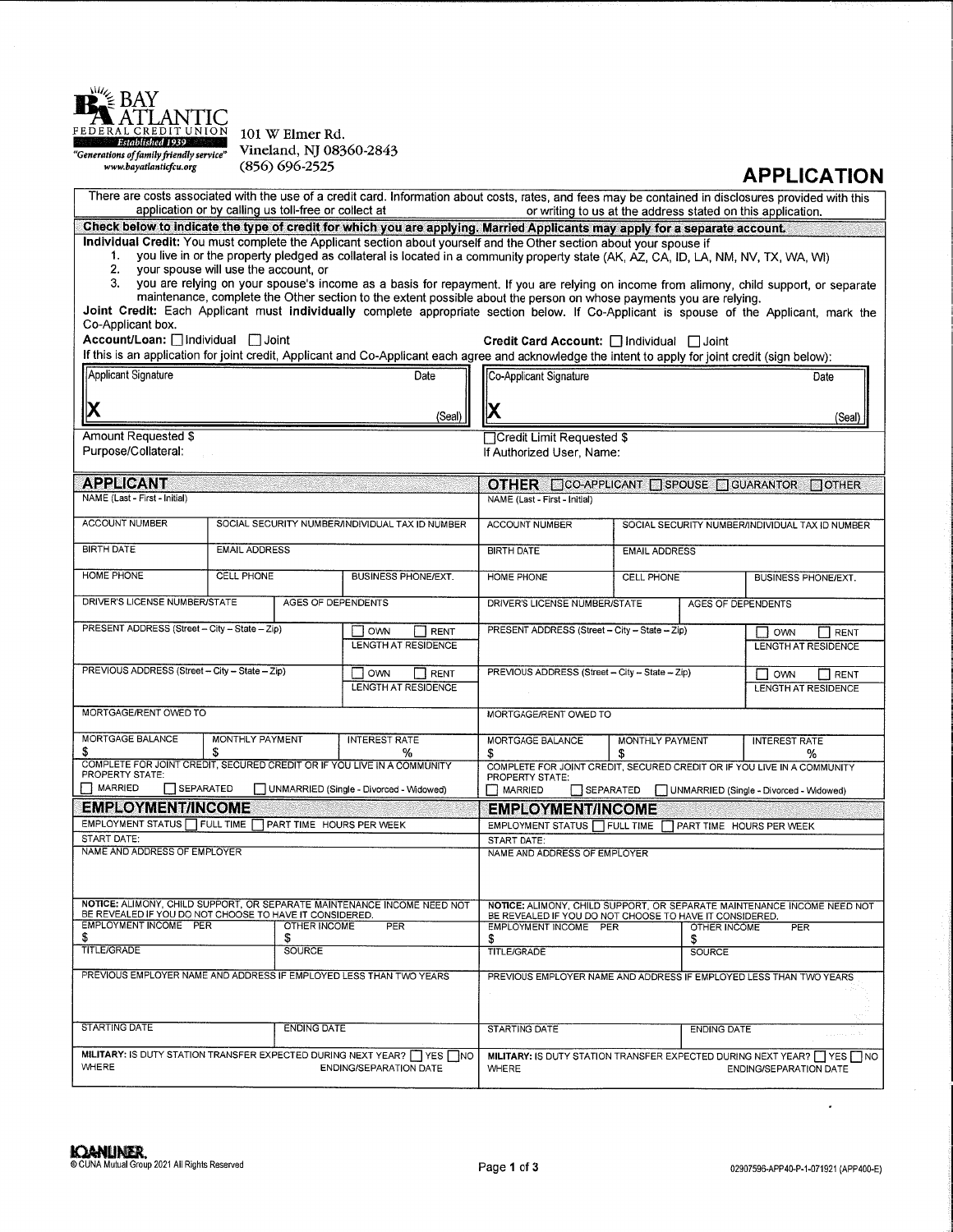| <b>REFERENCE</b><br><b>REFERENCE</b><br>NAME AND ADDRESS OF NEAREST RELATIVE NOT LIVING WITH YOU<br>NAME AND ADDRESS OF NEAREST RELATIVE NOT LIVING WITH YOU                                                                                                                                                                                                                                                                                                                                                                                                                                                                                                                                                                                                                                                                                                                                                                                                                                                                                                                                                                                                                                                                                                      |                                                                                                                |                      |        |                               |  |                   |                  |                        |                                     |                |              |
|-------------------------------------------------------------------------------------------------------------------------------------------------------------------------------------------------------------------------------------------------------------------------------------------------------------------------------------------------------------------------------------------------------------------------------------------------------------------------------------------------------------------------------------------------------------------------------------------------------------------------------------------------------------------------------------------------------------------------------------------------------------------------------------------------------------------------------------------------------------------------------------------------------------------------------------------------------------------------------------------------------------------------------------------------------------------------------------------------------------------------------------------------------------------------------------------------------------------------------------------------------------------|----------------------------------------------------------------------------------------------------------------|----------------------|--------|-------------------------------|--|-------------------|------------------|------------------------|-------------------------------------|----------------|--------------|
|                                                                                                                                                                                                                                                                                                                                                                                                                                                                                                                                                                                                                                                                                                                                                                                                                                                                                                                                                                                                                                                                                                                                                                                                                                                                   |                                                                                                                |                      |        |                               |  |                   |                  |                        |                                     |                |              |
| <b>RELATIONSHIP</b>                                                                                                                                                                                                                                                                                                                                                                                                                                                                                                                                                                                                                                                                                                                                                                                                                                                                                                                                                                                                                                                                                                                                                                                                                                               | HOME PHONE                                                                                                     | <b>RELATIONSHIP</b>  |        |                               |  |                   |                  | <b>HOME PHONE</b>      |                                     |                |              |
| <b>WHAT YOU OWE</b>                                                                                                                                                                                                                                                                                                                                                                                                                                                                                                                                                                                                                                                                                                                                                                                                                                                                                                                                                                                                                                                                                                                                                                                                                                               |                                                                                                                |                      |        |                               |  |                   |                  |                        |                                     |                |              |
| DEBT                                                                                                                                                                                                                                                                                                                                                                                                                                                                                                                                                                                                                                                                                                                                                                                                                                                                                                                                                                                                                                                                                                                                                                                                                                                              | <b>CREDITOR NAME OTHER THAN THIS CREDIT UNION</b><br>(Attach additional sheet(s) if necessary)                 | <b>INTEREST RATE</b> |        | PRESENT BALANCE               |  |                   |                  | <b>MONTHLY PAYMENT</b> | <b>APPLICANT</b>                    | <b>OWED BY</b> | <b>OTHER</b> |
| RENT<br>FIRST MORTGAGE<br>(Incl. Tax & Ins.)                                                                                                                                                                                                                                                                                                                                                                                                                                                                                                                                                                                                                                                                                                                                                                                                                                                                                                                                                                                                                                                                                                                                                                                                                      | 아이들부터 점프는<br>%<br>\$<br>\$                                                                                     |                      |        |                               |  |                   | $\mathsf{I}$     |                        | ப                                   |                |              |
|                                                                                                                                                                                                                                                                                                                                                                                                                                                                                                                                                                                                                                                                                                                                                                                                                                                                                                                                                                                                                                                                                                                                                                                                                                                                   | <b>SEE ATTACHED</b>                                                                                            |                      | %      | \$                            |  |                   | \$               |                        |                                     |                |              |
|                                                                                                                                                                                                                                                                                                                                                                                                                                                                                                                                                                                                                                                                                                                                                                                                                                                                                                                                                                                                                                                                                                                                                                                                                                                                   | %<br>\$<br>\$<br>\$<br>%<br>\$                                                                                 |                      |        |                               |  |                   |                  |                        |                                     |                |              |
|                                                                                                                                                                                                                                                                                                                                                                                                                                                                                                                                                                                                                                                                                                                                                                                                                                                                                                                                                                                                                                                                                                                                                                                                                                                                   |                                                                                                                |                      | %      | \$                            |  |                   | \$               |                        |                                     |                |              |
|                                                                                                                                                                                                                                                                                                                                                                                                                                                                                                                                                                                                                                                                                                                                                                                                                                                                                                                                                                                                                                                                                                                                                                                                                                                                   |                                                                                                                |                      | %      | \$                            |  |                   | \$               |                        |                                     |                |              |
|                                                                                                                                                                                                                                                                                                                                                                                                                                                                                                                                                                                                                                                                                                                                                                                                                                                                                                                                                                                                                                                                                                                                                                                                                                                                   |                                                                                                                |                      | %<br>% | \$<br>$\overline{\mathbf{3}}$ |  |                   | \$<br>\$         |                        |                                     |                | n            |
|                                                                                                                                                                                                                                                                                                                                                                                                                                                                                                                                                                                                                                                                                                                                                                                                                                                                                                                                                                                                                                                                                                                                                                                                                                                                   |                                                                                                                |                      | %      | \$                            |  |                   | \$               |                        |                                     |                |              |
|                                                                                                                                                                                                                                                                                                                                                                                                                                                                                                                                                                                                                                                                                                                                                                                                                                                                                                                                                                                                                                                                                                                                                                                                                                                                   |                                                                                                                |                      | %      | \$                            |  |                   | \$               |                        |                                     |                |              |
|                                                                                                                                                                                                                                                                                                                                                                                                                                                                                                                                                                                                                                                                                                                                                                                                                                                                                                                                                                                                                                                                                                                                                                                                                                                                   |                                                                                                                |                      | %      | \$                            |  |                   | \$               |                        |                                     |                |              |
|                                                                                                                                                                                                                                                                                                                                                                                                                                                                                                                                                                                                                                                                                                                                                                                                                                                                                                                                                                                                                                                                                                                                                                                                                                                                   | LIST ANY NAMES UNDER WHICH YOUR CREDIT REFERENCES                                                              | <b>TOTALS</b>        | %      | S<br>\$                       |  |                   | \$<br>\$         |                        |                                     |                |              |
| AND CREDIT HISTORY CAN BE CHECKED:                                                                                                                                                                                                                                                                                                                                                                                                                                                                                                                                                                                                                                                                                                                                                                                                                                                                                                                                                                                                                                                                                                                                                                                                                                |                                                                                                                |                      |        |                               |  |                   |                  |                        |                                     |                |              |
| <b>WHAT YOU OWN</b>                                                                                                                                                                                                                                                                                                                                                                                                                                                                                                                                                                                                                                                                                                                                                                                                                                                                                                                                                                                                                                                                                                                                                                                                                                               |                                                                                                                |                      |        |                               |  |                   |                  |                        |                                     |                |              |
| <b>ASSET DESCRIPTION</b>                                                                                                                                                                                                                                                                                                                                                                                                                                                                                                                                                                                                                                                                                                                                                                                                                                                                                                                                                                                                                                                                                                                                                                                                                                          | LIST LOCATION OF PROPERTY OR FINANCIAL INSTITUTION                                                             |                      |        | <b>MARKET VALUE</b>           |  |                   | FOR ANOTHER LOAN | PLEDGED AS COLLATERAL  | <b>OWNED BY</b><br><b>APPLICANT</b> |                | <b>OTHER</b> |
|                                                                                                                                                                                                                                                                                                                                                                                                                                                                                                                                                                                                                                                                                                                                                                                                                                                                                                                                                                                                                                                                                                                                                                                                                                                                   |                                                                                                                | \$                   |        |                               |  | <b>YES</b>        |                  | <b>NO</b>              |                                     |                |              |
|                                                                                                                                                                                                                                                                                                                                                                                                                                                                                                                                                                                                                                                                                                                                                                                                                                                                                                                                                                                                                                                                                                                                                                                                                                                                   | <b>SEE ATTACHED</b>                                                                                            | \$<br>\$             |        |                               |  | YES<br><b>YES</b> |                  | NO<br>  NO             |                                     |                |              |
|                                                                                                                                                                                                                                                                                                                                                                                                                                                                                                                                                                                                                                                                                                                                                                                                                                                                                                                                                                                                                                                                                                                                                                                                                                                                   |                                                                                                                | \$                   |        |                               |  | <b>YES</b>        |                  | l NO                   |                                     |                |              |
|                                                                                                                                                                                                                                                                                                                                                                                                                                                                                                                                                                                                                                                                                                                                                                                                                                                                                                                                                                                                                                                                                                                                                                                                                                                                   |                                                                                                                | \$                   |        |                               |  | <b>YES</b>        |                  | NO                     |                                     |                |              |
|                                                                                                                                                                                                                                                                                                                                                                                                                                                                                                                                                                                                                                                                                                                                                                                                                                                                                                                                                                                                                                                                                                                                                                                                                                                                   |                                                                                                                | \$                   |        |                               |  | YES               |                  | NO                     |                                     |                |              |
|                                                                                                                                                                                                                                                                                                                                                                                                                                                                                                                                                                                                                                                                                                                                                                                                                                                                                                                                                                                                                                                                                                                                                                                                                                                                   | IF YOU ANSWER "YES" (BY CHECKING THE BOX) TO ANY QUESTION OTHER THAN #1,<br><b>OTHER INFORMATION ABOUT YOU</b> |                      |        |                               |  | <b>YES</b>        |                  | 7 NO                   |                                     |                |              |
|                                                                                                                                                                                                                                                                                                                                                                                                                                                                                                                                                                                                                                                                                                                                                                                                                                                                                                                                                                                                                                                                                                                                                                                                                                                                   | <b>EXPLAIN ON AN ATTACHED SHEET</b>                                                                            |                      |        |                               |  |                   |                  |                        | <b>APPLICANT</b>                    |                | <b>OTHER</b> |
| 1. ARE YOU A U.S. CITIZEN OR PERMANENT RESIDENT ALIEN?<br>2. DO YOU CURRENTLY HAVE ANY OUTSTANDING JUDGMENTS OR HAVE YOU EVER FILED FOR BANKRUPTCY, HAD A DEBT ADJUSTMENT PLAN<br>CONFIRMED UNDER CHAPTER 13, HAD PROPERTY FORECLOSED UPON OR REPOSSESSED IN THE LAST SEVEN YEARS, OR BEEN A PARTY IN A<br>U<br>⊔<br>LAWSUIT?                                                                                                                                                                                                                                                                                                                                                                                                                                                                                                                                                                                                                                                                                                                                                                                                                                                                                                                                     |                                                                                                                |                      |        |                               |  |                   |                  |                        |                                     |                |              |
| 3. IS YOUR INCOME LIKELY TO DECLINE IN THE NEXT TWO YEARS?                                                                                                                                                                                                                                                                                                                                                                                                                                                                                                                                                                                                                                                                                                                                                                                                                                                                                                                                                                                                                                                                                                                                                                                                        |                                                                                                                |                      |        |                               |  |                   |                  |                        |                                     |                |              |
| ARE YOU A CO-MAKER, CO-SIGNER OR GUARANTOR ON ANY LOAN NOT LISTED ABOVE?<br>FOR WHOM (Name of Others Obligated on Loan):                                                                                                                                                                                                                                                                                                                                                                                                                                                                                                                                                                                                                                                                                                                                                                                                                                                                                                                                                                                                                                                                                                                                          |                                                                                                                |                      |        |                               |  |                   |                  |                        |                                     |                |              |
| П<br>TO WHOM (Name of Creditor):                                                                                                                                                                                                                                                                                                                                                                                                                                                                                                                                                                                                                                                                                                                                                                                                                                                                                                                                                                                                                                                                                                                                                                                                                                  |                                                                                                                |                      |        |                               |  |                   |                  |                        |                                     |                |              |
| <b>STATE LAW NOTICE(S)</b>                                                                                                                                                                                                                                                                                                                                                                                                                                                                                                                                                                                                                                                                                                                                                                                                                                                                                                                                                                                                                                                                                                                                                                                                                                        |                                                                                                                |                      |        |                               |  |                   |                  |                        |                                     |                |              |
| Notice to Nebraska Residents: A credit agreement must be in writing to be enforceable under Nebraska law. To protect you and us from any<br>misunderstandings or disappointments, any contract, promise, undertaking, or offer to forebear repayment of money or to make any other financial<br>accommodation in connection with this loan of money or grant or extension of credit, or any amendment of, cancellation of, waiver of, or substitution<br>for any or all of the terms or provisions of any instrument or document executed in connection with this loan of money or grant or extension of credit,<br>must be in writing to be effective.<br>Notice to New York Residents: New York residents may contact the New York State Department of Financial Services to obtain a comparative<br>listing of credit card rates, fees, and grace periods. New York State Department of Financial Services: 1-800-342-3736 or www.dfs.ny.gov.<br>Notice to Ohio Residents: The Ohio laws against discrimination require that all creditors make credit equally available to all creditworthy customers,<br>and that credit reporting agencies maintain separate credit histories on each individual upon request. The Ohio Civil Rights Commission administers |                                                                                                                |                      |        |                               |  |                   |                  |                        |                                     |                |              |
| compliance with this law.<br>Notice to Wisconsin Residents: (1) No provision of any marital property agreement, unilateral statement under Section 766.59, or court decree<br>under Section 766.70 will adversely affect the rights of the Credit Union unless the Credit Union is furnished a copy of the agreement, statement or<br>decree, or has actual knowledge of its terms, before the credit is granted or the account is opened. (2) Please sign if you are not applying for this<br>account or loan with your spouse. The credit being applied for, if granted, will be incurred in the interest of the marriage or family of the undersigned.<br>Signature for Wisconsin Residents Only<br>Date<br>(Seal)                                                                                                                                                                                                                                                                                                                                                                                                                                                                                                                                             |                                                                                                                |                      |        |                               |  |                   |                  |                        |                                     |                |              |

 $\cdot$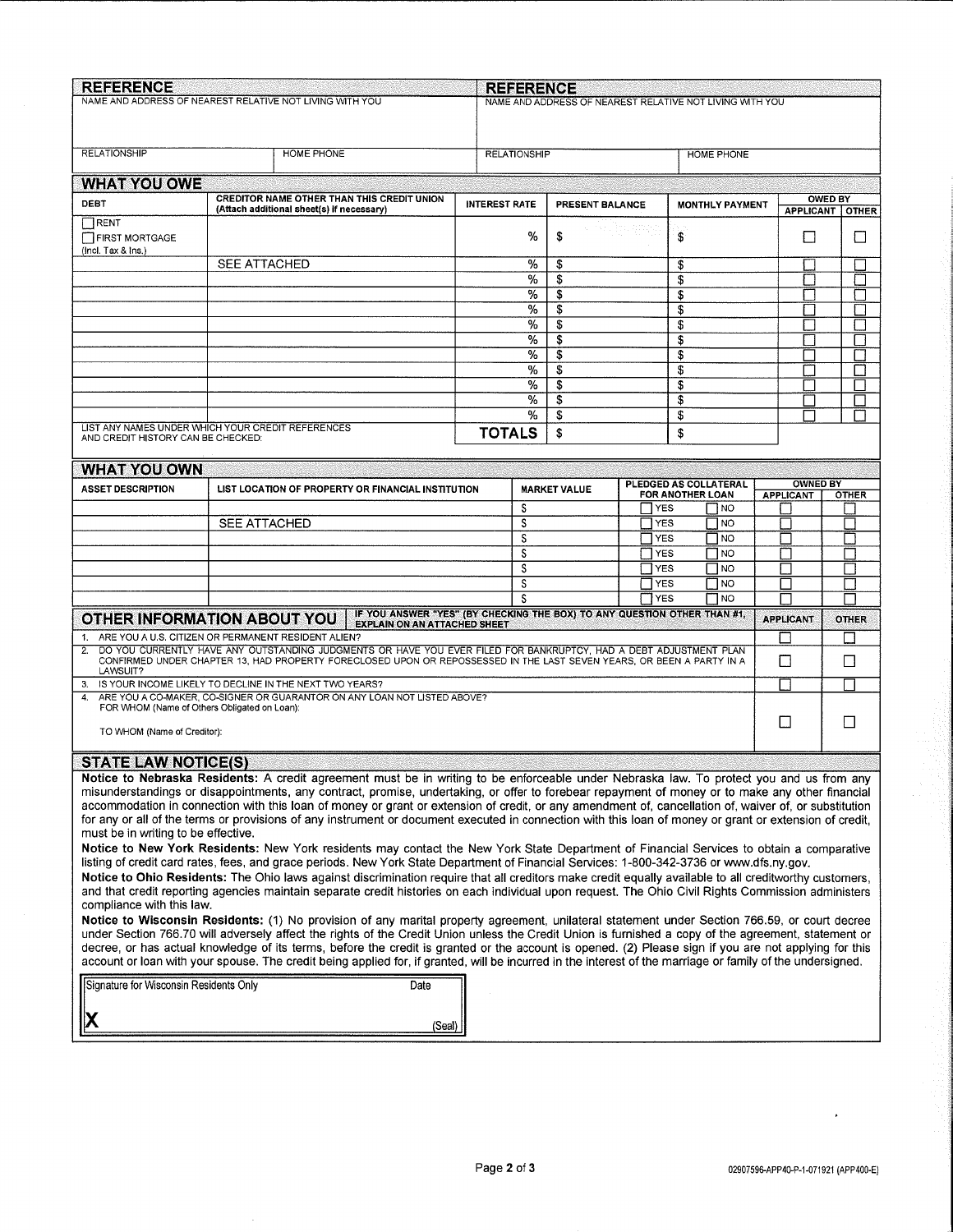## **CREDIT CARD CONSENSUAL SECURITY INTEREST**

You grant us a security interest in all individual and joint share and/or deposit accounts you have with us now and in the future to secure your credit card account. Shares and deposits in an IRA or any other account that would lose special tax treatment under state or federal law if given as security are not subject to the security interest you have given in your shares and deposits. You may withdraw these other shares unless you are in default. When you are in default, you authorize us to apply the balance in these accounts to any amounts due. For example, if you have an unpaid credit card balance, you agree we may use funds in your account(s) to pay any or all of the unpaid balance.

By signing or otherwise authenticating below, you are affirmatively agreeing that you are aware that granting a security interest is a condition for the credit card and you intend to grant a security interest.

| יש<br>(Seal) | Consensual Security Interest Acknowledgement and Agreement | Date | Consensual Security Interest Acknowledgement and Agreement | Date |        |
|--------------|------------------------------------------------------------|------|------------------------------------------------------------|------|--------|
|              | IN                                                         |      | ł۱                                                         |      | (Seal) |

By signing or otherwise authenticating below:

You promise that everything you have stated in this application is correct to the best of your knowledge, and that the above information is a  $1$ complete listing of what you owe. If there are any important changes you will notify us in writing immediately. You authorize the Credit Union to obtain credit reports in connection with this application for credit and for any update, increase, renewal, extension, or collection of the credit received and for other accounts, products, or services we may offer you or for which you may qualify. You understand that the Credit Union will rely on the information in this application and your credit report to make its decision. If you request, the Credit Union will tell you the name and address of any credit bureau from which it received a credit report on you. It is a crime to willfully and deliberately provide incomplete or incorrect information in this application.

 $2.$ If you are applying for a credit card, you understand that the use of your card will constitute acknowledgment of receipt and agreement to the terms of the Consumer Credit Card Agreement and Disclosure.

| Applicant's Signature  |                                               |                          | Date      | Other Signature                                   |                    |              | Date   |
|------------------------|-----------------------------------------------|--------------------------|-----------|---------------------------------------------------|--------------------|--------------|--------|
|                        |                                               |                          | (Seal)    | IX                                                |                    |              | (Seal) |
|                        | <b>CREDIT UNION USE ONLY</b>                  |                          |           |                                                   |                    |              |        |
| DATE                   | П<br>APPROVED                                 | APPROVED LIMITS:         | SIGNATURE | LINE OF CREDIT                                    | <b>CREDIT CARD</b> | <b>OTHER</b> |        |
|                        | П<br>DECLINED<br>(Adverse Action Notice Sent) | DEBT RATIO/SCORE: BEFORE |           | <b>AFTER</b>                                      |                    |              |        |
| LOAN OFFICER COMMENTS: |                                               |                          |           |                                                   |                    |              |        |
|                        | Credit Committee or Loan Officer Signatures   |                          | Date      | Credit Committee or Loan Officer Signatures<br>₩. |                    |              | Date   |
|                        |                                               |                          | (Seal)    |                                                   |                    |              | (Seal) |